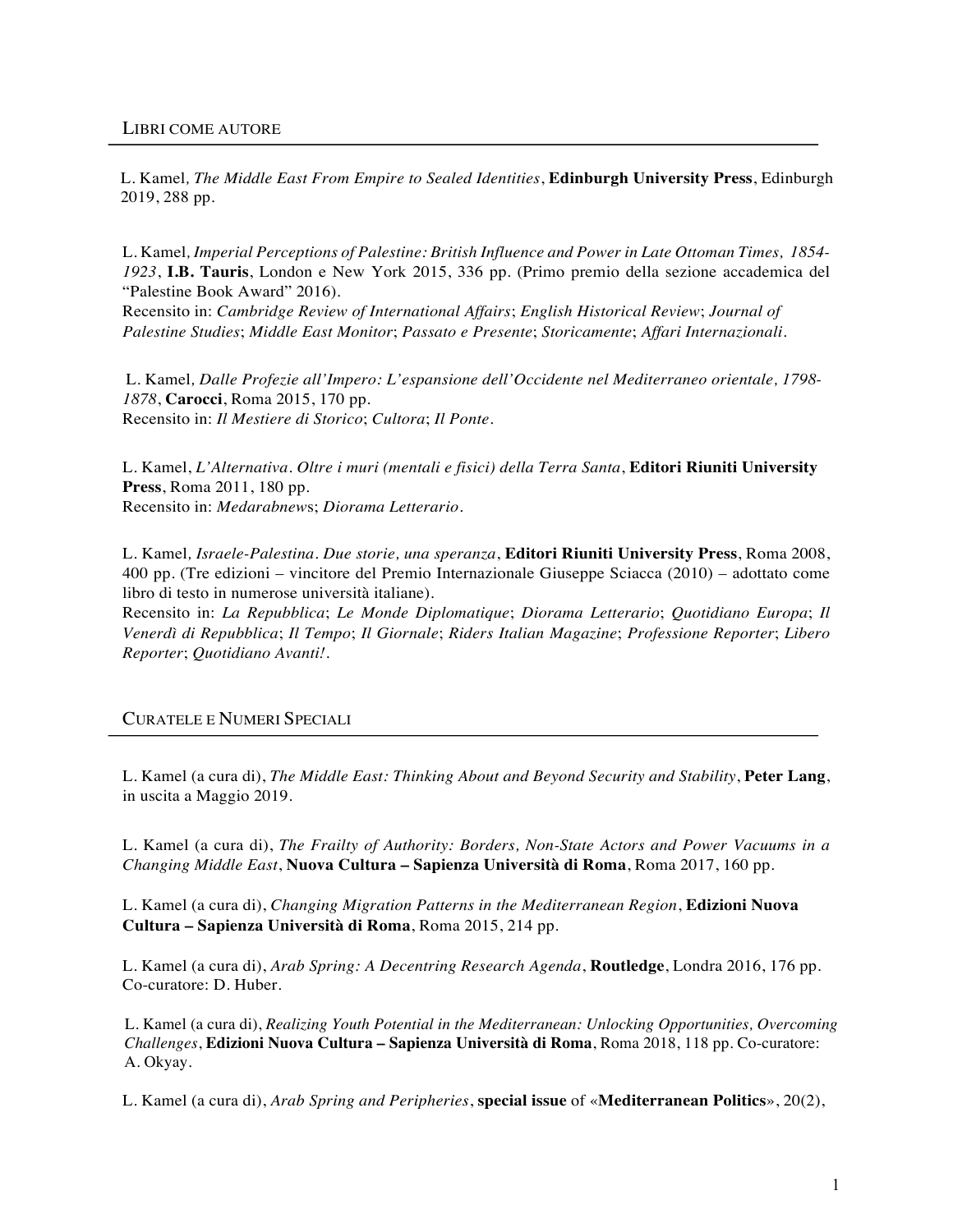May 2015. Co-curatore: D. Huber.

L. Kamel (a cura di), *Youth and the Mediterranean: Exploring New Approaches to Dialogue and Cooperation*, **Ministero degli Affari Esteri e della Cooperazione Internazionale**, Roma 2017, 144 pp. Co-curatore: A. Dessì.

## CONTRIBUTI IN VOLUMI COLLETTANEI

L. Kamel, *The ethnocentric (de)stabilization of the Eastern Mediterranean: an historical perspective*, in M. Dabag (a cura di), *Lexicon of non-national communities and diasporas in the Mediterranean*, **Wilhelm Fink**, in uscita a novembre 2018.

L. Kamel, *Waiting and struggling for the revolution. Women's Perceptions from Lower and Upper rural Egypt*, in M. Charrad, R. Stephan (a cura di), *Women Rising: Resistance, Revolution, and Reform in the Arab Spring and Beyond,* **New York University Press**, in uscita a novembre 2018. Co-autore: M. Ezzat Elkholy.

L. Kamel, *Medio Oriente e Nord Africa dal 1989 al 2018*, in G. Borgognone, D. Carpanetto (a cura di), *Dalla caduta del muro ai nuovi muri*, **UTET Grandi Opere**, in uscita a novembre 2018 (commissionato da Enrico Crovetto, direttore UTET Grandi Opere).

L. Kamel, *Balfour Declaration*, in M. Doyle (a cura di), *The British Empire: A Historical Encyclopedia*, v. 1, **ABC-CLIO**, Santa Barbara (Calif.) 2018, pp. 6-10.

L. Kamel, *A "Natural" Order? States, Nations and Borders in a Changing Middle East*, in L. Kamel (a cura di), *The Frailty of Authority: Borders, Non-State Actors and Power Vacuums in a Changing Middle East*, **Edizioni Nuova Cultura – Sapienza Università di Roma**, Roma 2017, pp. 123-140.

L. Kamel, *Israel and a Palestinian State: Redrawing Lines?*, in D. Jung, M. Beck, P. Seeberg (a cura di), *The Levant in Turmoil*, **Palgrave Macmillan**, Basingstoke 2016, pp. 147-166.

L. Kamel, *Mental and Territorial Borders*, in J. Carter, R. Menotti (a cura di), *Bordering a New Middle East: Frontiers, weak states and the great imbalance of power*, **Enciclopedia Treccani & Aspen Institute**, Roma 2016, pp. 96-107.

L. Kamel, *Youth Exclusion and Cultural Activism in Egypt's Sohag Governorate*, in O. Bortolazzi (a cura di), *Youth Networks, Informal Society and Social Entrepreneurship. Case Studies in Post-Revolutionary Arab World,* **Bononia University Press**, Bologna 2015. Co-autore del capitolo: M. Ezzat Elkholy, pp. 93-103.

L. Kamel, *Palestina e palestinesi. Storia di una negazione*, in M. Casalena (a cura di), *Luoghi d'Europa. Culti, città, economie*, **ArchetipoLibri**, Bologna 2012, pp. 51-64.

L. Kamel, Introduzione al libro: R. Romano Toscani, *Il Sogno di Omàr*, **Editori Riuniti**, Roma 2010, pp. 15-21.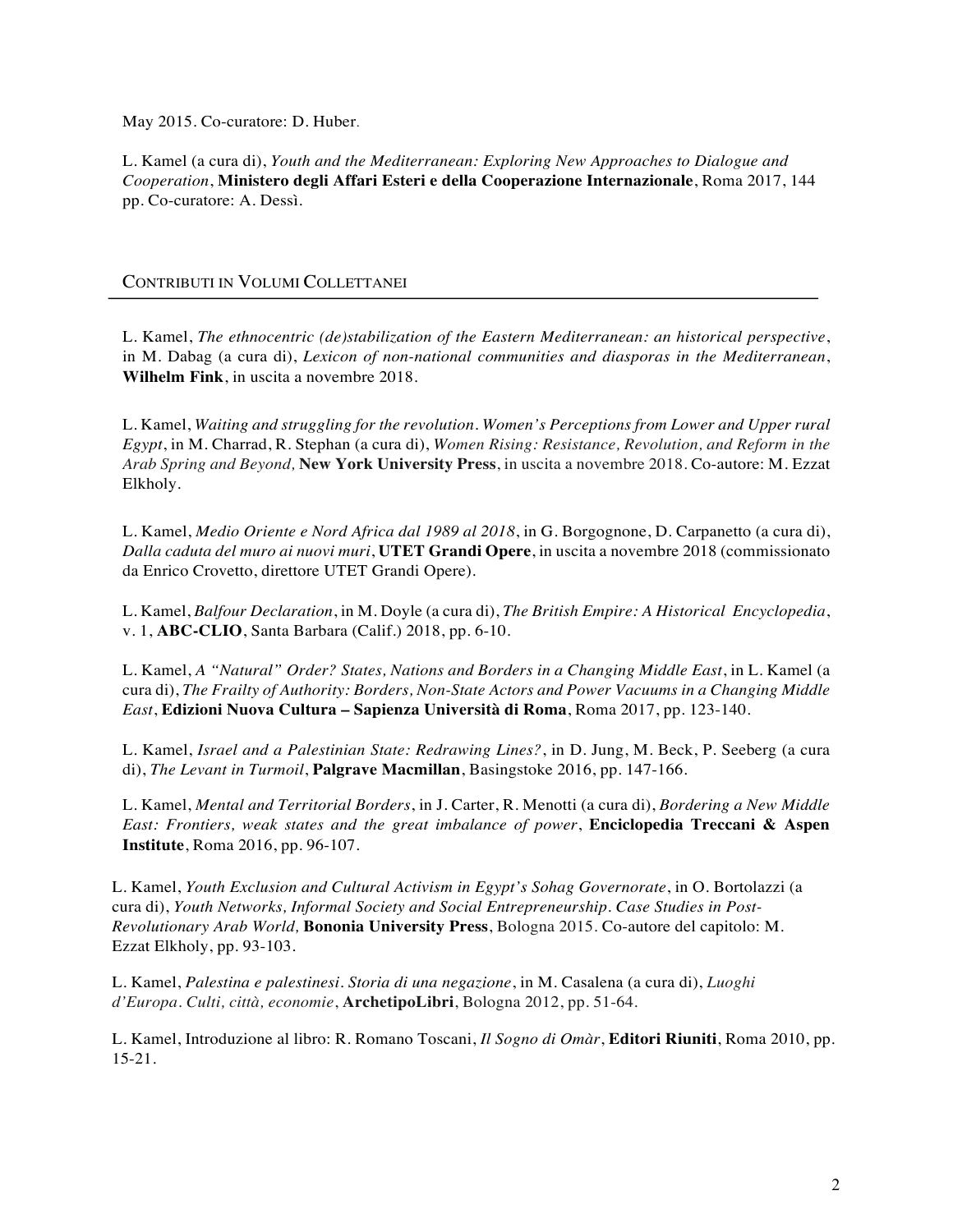L. Kamel, *Whose land? Land tenure in late 19<sup>th</sup> and early 20<sup>th</sup> century Palestine, «British Journal of* **Middle Eastern Studies**», 41(2), 2014, pp. 230-242.

L. Kamel, *Medio Oriente e "artificialità": una prospettiva storica*, «**Passato e Presente**», 102(3), 2017, pp. 109-123.

L. Kamel, *Reshuffling the Middle East: a Historical and Political Perspective*, «**The International Spectator**», 51(3), 2016, pp. 132-141.

L. Kamel, *Artificial Nations? The Sykes-Picot and the Islamic State's narratives in a historical perspective*, «**Diacronie Studi di Storia Contemporanea**», 25(1), 2016, pp. 1-20.

L. Kamel, *Arab Spring: A Decentring Research Agenda*, «**Mediterranean Politics**», 20(2), 2015, pp. 272-280.

L. Kamel, *Identities and Migrations: a Borderless Middle East's Perspective*, «**Storicamente**», 11(9), 2015, pp. 1-16.

L. Kamel, *Sciiti, sunniti e l'ascesa dello «stato islamico»*, «**Equilibri**», 19(3), 2015, pp. 533-542.

L. Kamel, *Rivolte d'Egitto, una prospettiva di genere*, «**Passato e Presente**», 96(3), 2015, pp. 87-97.

L. Kamel, *The impact of "Biblical Orientalism" in late 19th and early 20th century Palestine*, «**New Middle Eastern Studies**», 4, 2014, pp. 1-15.

L. Kamel, *Hajj Amīn al-Ḥusaynī, the "creation" of a leader,* «**Storicamente**», 37(2), 2013, pp. 21-47.

L. Kamel, *L'importanza degli archivi nel contesto palestinese. Il caso di Abu Dis*, «**Passato e Presente**» 86(2), 2012, pp. 106-121.

L. Kamel, *Arab Spring: The Role of the Peripheries*, «**Mediterranean Politics**», 20(2), 2015, pp. 127- 141. Co-autore: D. Huber.

L. Kamel, *De-Threatenization of the Other. An Israeli and a Palestinian Case of Understanding the Other's Sufferance*, «**Peace and Change**» 37(3), 2012, pp. 366-388. Co-autore: D. Huber.

L. Kamel, *"Anti-Jewish Philosemitism": Exploitation of the history of the Jewish People in British Literature*, «**Euroasian Studies**» 10(1-2), 2012, pp. 153-187.

L. Kamel, *Globalization as a civilizing force for creating tolerant cosmopolitan societies? The case study of Israel*, «**Diacronie. Studi di storia contemporanea**» 8(4), 2011, pp. 1-12.

L. Kamel, *The Tantura Affaire*, «**Oriente Moderno**» 90(2), 2010, pp. 397-410.

L. Kamel, *Terrorism and the Revival of the State. A comparative study of Israel and Germany,* «**Eurostudium3 W** » 15(2), 2010, pp. 108-117.

L. Kamel*, Mitoch Shelo Lishma Ba Lishma,* «**Oriente Moderno**» 90(2), 2010, pp. 457-466.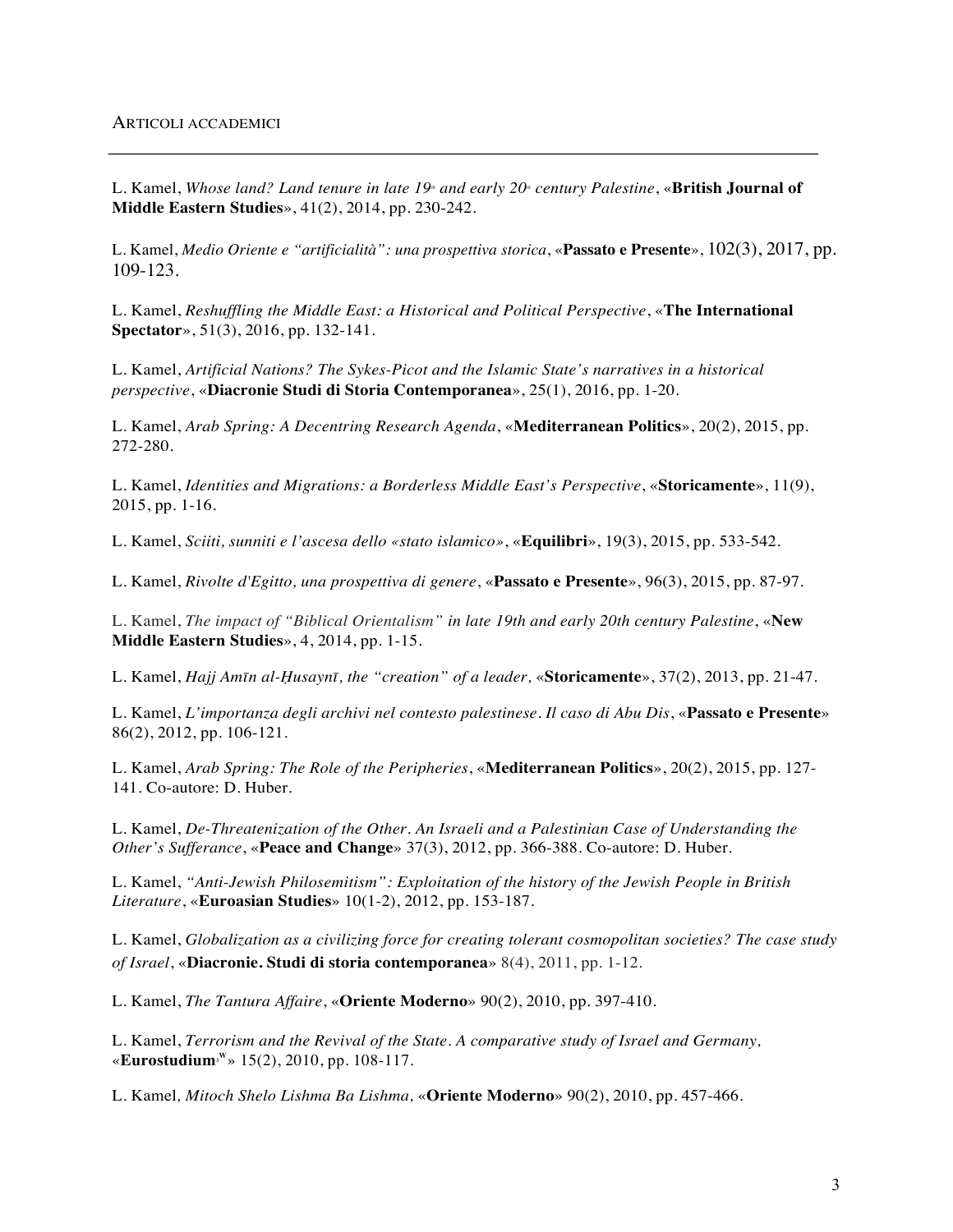L. Kamel, What can the Israeli case contribute to a comparative study?, «**Eurostudium**<sup>,w</sup>» 16(3), 2010, pp. 143-148.

L. Kamel, *Key elements of the Israeli society*, «**Eurostudium**<sup>,w</sup>» 17(4), 2010, pp. 224-229.

L. Kamel, *Il Vicino Oriente tra passato e presente*, «**Oriente Moderno**» 90(2), 2010, pp. 467-472.

L. Kamel, *Rational Choice and New Institutionalism, a Critical Analysis, «Eurostudium<sup>,w</sup>» 10(1), 2009, pp.* 72-81.

L. Kamel, *From Pluralization to Fragmentation: The Kurdish Case from an Historical Perspective*, in uscita su «**Nuova Rivista Storica**» (accettato: in via di pubblicazione).

L. Kamel, *La Conferenza di Losanna (1922-1923): Un "Passato che non Passa",* «**Contemporanea**» (accettato: in via di pubblicazione).

## ALTRE PUBBLICAZIONI (SELEZIONE)

*La semplificazione dell'"altro". Il caso delle mappe del Palestine Exploration Fund*, **Limes**, http://www.limesonline.com/cartaceo/la-semplificazione-dellaltro-il-caso-delle-mappe-del-palestine-exploration- fund?prv=true (Classici 2/12, dic. 2012), pp. 168-177.

*Religion and Politics: Religious diversity, political fragmentation and geopolitical tensions in the MENA region (con Olivier Roy, Katerina Dalacoura, Hamza Meddeb, Silvia Colombo)*, Working paper **MENARA**, http://www.menaraproject.eu/wp-content/uploads/2017/12/menara\_wp\_7.pdf (2017), pp. 1-38.

*Challenging the State in the Middle East and North Africa*, Working paper **MENARA**, http://www.iai.it/sites/default/files/menara\_wp\_1.pdf (2017), pp. 1-23.

*Kurdish Independence Vote: a Historical Perspective*, **Al Jazeera**, http://www.aljazeera.com/indepth/opinion/kurdish-independence-vote-historical-perspective-170922093133193.html (2017)

*The Gaza Equation: the Regional Dimension of a Local Conflict, Working paper MENARA,* http://www.menaraproject.eu/wp-content/uploads/2018/09/menara\_wp\_10.pdf (2018), pp. 1-16.

*Fostering Homogeneous Identities: on the Ongoing Fragmentation of Ancient Plural Identities, Aspen* **Institute**, http://www.aspeninstitute.it/aspenia-online/article/dangers-homogenous-entities-kurdish-case (2018)

*Torpedoing Africa, and then Complaining about Migration,* **Al Jazeera**, https://www.aljazeera.com/indepth/opinion/torpedoing-africa-complaining-migration-180817133759141.html (2018)

*Dossier migranti: forti con i deboli, deboli con i forti*, **The Huffington Post**, https://www.huffingtonpost.it/lorenzo-kamel/dossier-migranti-forti-con-i-deboli-deboli-con-i-forti\_a\_23505334/ (2018)

*The Return of a Shia-order in the Middle East?*, **Al Jazeera**, http://www.aljazeera.com/indepth/opinion/2017/05/return-shia-order-middle-east-170501104010115.html (2017)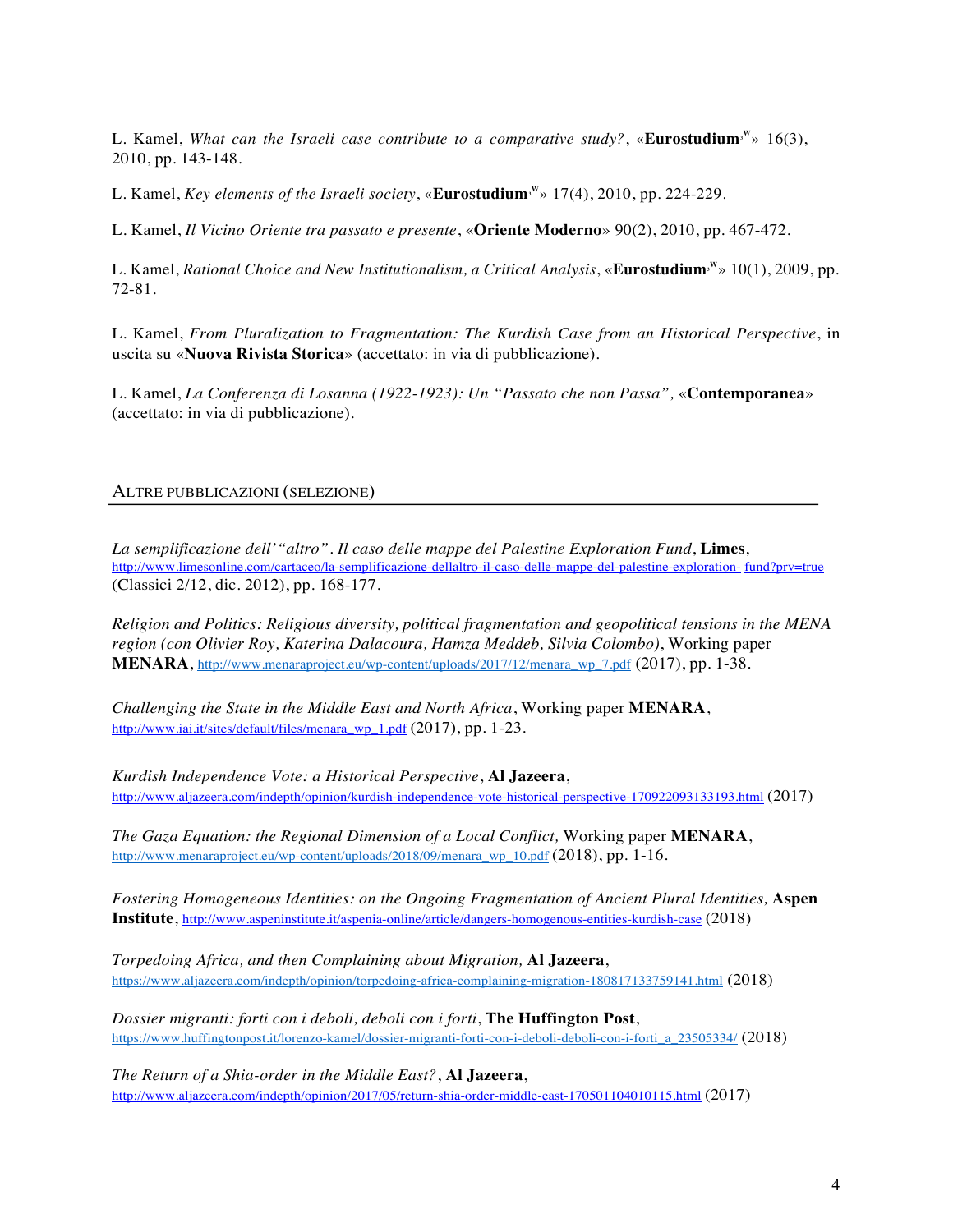*"Migrations" from Africa: on Structural Problems and Solutions*, **Al Jazeera**, http://www.aljazeera.com/indepth/opinion/stop-migration-stop-abuse-africa-resources-180213114944137.html (2018)

*Migranti, alcune proposte di soluzione strutturali*, **The Huffington Post**, http://www.huffingtonpost.it/lorenzokamel/migranti-alcune-proposte-di-soluzione-strutturali\_a\_23366572/?utm\_hp\_ref=it- homepage (2018)

*Syria: the war and "us"*, **Middle East Monitor** (MEMO), https://www.middleeastmonitor.com/20180427- syriathe-war-and-us/ (2018)

*Cutting ISIS's Lifelines*, **Project Syndicate**, https://www.project-syndicate.org/commentary/defeating-isis-beyondraqqa-by-lorenzo-kamel-2017-01 (2017)

*Medio Oriente: Due Agende, Un Nuovo Ordine*, **The Huffington Post**, http://www.huffingtonpost.it/lorenzokamel/in-medio-oriente-due-agende-un-nuovo-ordine\_a\_23013866/ (2017)

*Trump and Jerusalem: a Legal and Historical Appraisal*, **Al Jazeera**, http://www.aljazeera.com/indepth/opinion/trump-jerusalem-legal-historical-appraisal-171206150511502.html (2017)

*Medio Oriente: Chi soffia sul fuoco?*, Huffington Post, http://www.huffingtonpost.it/lorenzo-kamel/medio-orientechi-soffia-sul-fuoco\_a\_23271610/?utm\_hp\_ref=it-homepage  $(2017)$ 

*UNSC Resolution 2334 on Settlements: Why History Matters*, **The Daily Star** (Libano), https://www.dailystar.com.lb/Opinion/Commentary/2017/Jan-17/389670-unsc-resolution-2334-on-israelwhy-historymatters.ashx (2017)

*L'Europa e le sue "tribù"*, **The Huffington Post**, http://www.huffingtonpost.it/lorenzo-kamel/leuropa-e-le-sue-tribu/ (2017)

*Qatar: nel Golfo, dentro le radici d'una crisi*, **Affari Internazionali**, http://www.affarinternazionali.it/articolo.asp?ID=3998 (2017)

*Raqqa has little to do with the end of the "Islamic State"*, **Middle East Monitor** (MEMO), https://www.middleeastmonitor.com/20170103-raqqa-has-little-to-do-with-the-end-of-daesh/ (2017)

*Trump and Jerusalem's Least Worst Alternatives*, **The Forward** http://forward.com/opinion/362789/leave-israeliembassy-tel-aviv/?attribution=author-article-listing-1-headline (2017)

*From Colonialism to Migration*, **Al-Araby Al-Jadeed** (The New Arab), https://www.alaraby.co.uk/english/comment/2017/4/17/europe-and-its-tribes-from-colonialism-to-migration (2017)

*Oltre Astana*, **The Huffington Post** http://www.huffingtonpost.it/lorenzo-kamel/oltre-astana-la-tesi-del-ritorno-deglisciiti\_a\_22071179/?utm\_hp\_ref=it-homepage  $(2017)$ 

*Deconstructing the "Sunni NATO" ideology*, **Middle East Monitor** (MEMO), https://www.middleeastmonitor.com/20170602-trump-is-fostering-chaos-in-the-middle-east/ (2017)

*Perchè l'unica strada possibile per Gerusalemme è che diventi internazionale,* **The Post Internazionale** (TPI) https://www.tpi.it/2017/12/08/gerusalemme-capitale-analisi-internazionalizzazione/#r (2017)

*The Rising Order of the Middle East*, **Middle East Monitor** (MEMO)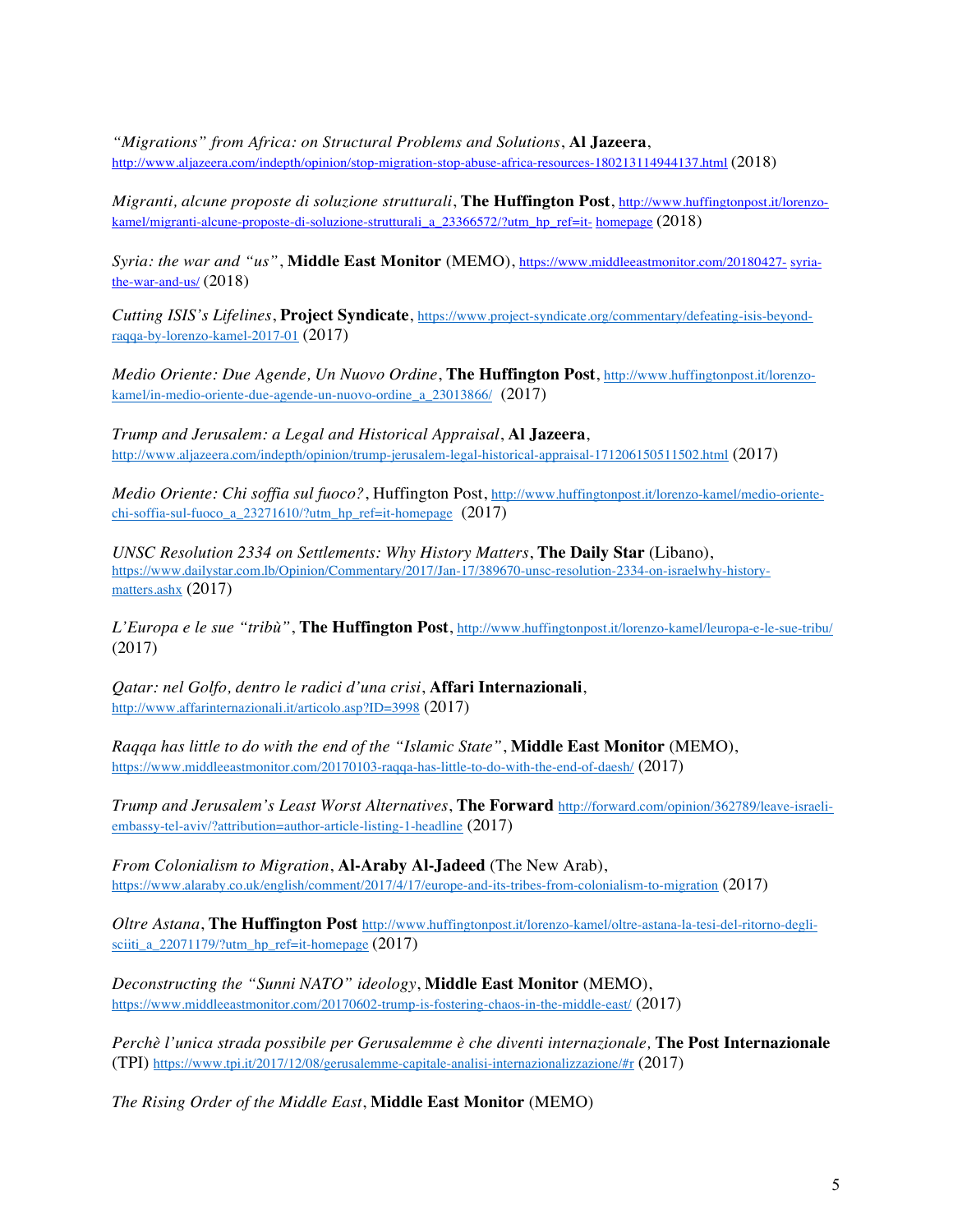https://www.middleeastmonitor.com/20170715-the-rising-order-of-the-middle-east/ (2017)

*There Is No Thirty Years' War in the Middle East*, **The National Interest** (Washington), http://nationalinterest.org/feature/there-no-thirty-years-war-the-middle-east-17513?page=show (2016)

*Havoc in the Middle East: The Other Side of the Coin*, **Eurasia Review** http://www.eurasiareview.com/07092016-havoc-in-the-middle-east-the-other-side-of-the-coin-oped/ (2016)

*Alle radici della frattura irano-saudita*, **Affari Internazionali** http://www.affarinternazionali.it/articolo.asp?ID=3300 (2016)

*Medioriente: "sushis" e balcanizzazione*, **Aspen Institute** http://www.aspeninstitute.it/aspeniaonline/article/%E2%80%9Cguerra-dei-trent%E2%80%99anni%E2%80%9D-medio-oriente-un%E2%80%99analogia-fuorviante (2016)

*Mental borders, states and peoples*, **Aspen Institute** https://www.aspeninstitute.it/aspenia-online/article/israel-andpalestine-mental-borders-states-and-peoples (2016)

*Il Medio Oriente a cento anni dall'accordo Sykes-Picot*, **Formiche** http://formiche.net/riviste/nella-fabbricaintelligente/ (2016)

*Iraq: lo strabismo sul Califfo che semplifica la realtà*, **Affari Internazionali** http://www.affarinternazionali.it/articolo.asp?ID=3533 (2016)

*La questione delle armi nel medioriente contemporaneo*, **Affari Internazionali** http://www.affarinternazionali.it/articolo.asp?ID=3603 (2016)

*Trump e il conflitto israelo-palestinese*, **Affari Internazionali** http://www.affarinternazionali.it/articolo.asp?ID=3702 (2016)

*Saudi Arabia and the Islamic State*, **openDemocracy**, https://www.opendemocracy.net/arab-awakening/lorenzokamel/why-we-hate-our-reflections-saudi-arabia-islamic-state (2015)

*The Multilateralisation of the Israeli-Palestinian Conflict: A Call for an EU Initiative*, Working paper per l'**Istituto Affari Internazionali** (IAI) http://www.iai.it/sites/default/files/iaiwp1502.pdf (2015), pp. 1-16.

*The De-homogenization of the Middle East: Religious Cleavages Across Time & Space*, **The Gingko Library** http://www.gingkolibrary.com/news/the-de-homogenization-of-the-middle-east/ (2015)

*Radical Militant Groups Are Feeding Off of Tunisia's Marginalized Youth*, **Muftah** http://muftah.org/radicalmilitant-groups-are-feeding-off-of-tunisias-marginalized-youth/#.VY2A5o665Lx (2015)

*On the Legitimacy of the Settlements: A Legal and Historical Perspective*, **Opinio Juris** http://opiniojuris.org/2015/12/04/on-the-legitimacy-of-the-settlements-a-legal-and-historical-perspective/ (2015)

*Defusing Incitement about Jerusalem*, **+972mag** http://972mag.com/defusing-incitement-about-jerusalem/107280/ (2015)

*European Parliament Expresses Support for Labelling Settlements Products*, **+972mag** http://972mag.com/are-european-settlement-labels-a-double-standard/112226/ (2015)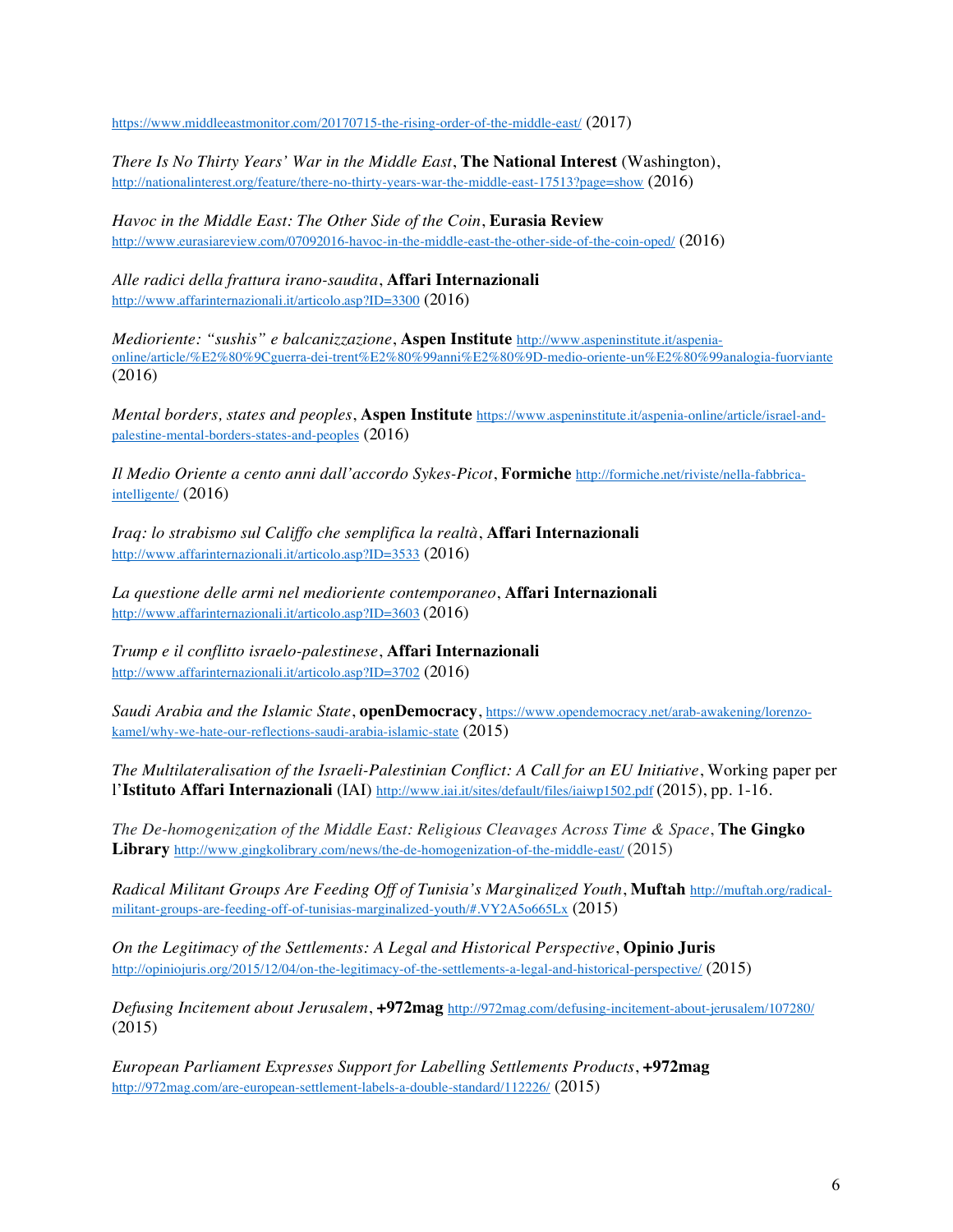*EU, Israel, and the Palestinian Territories: a Multi-Layered Reality*, **Bridging Europe** http://www.bridgingeurope.net/eu-israel-and-the-palestinian-territories-a-multi-layered-reality.html (2015)

*La decostruzione della 'terza intifada'*, **Affari Internazionali**, http://www.affarinternazionali.it/2015/10/ladecostruzione-della-terza-intifada/ (2015)

*Iraq is not simply an 'artificial creation'*, **The National** (Abu Dhabi) http://www.thenational.ae/opinion/despitethe-popular-narrative-iraq-is-not-simply-an-artificial-creation (2014)

*Why do Palestinians in Gaza support Hamas?*, **Ha'aretz** http://www.haaretz.com/opinion/.premium-1.608906?utm\_source=dlvr.it&utm\_medium=twitter (2014)

*A changing order in the Mideast: states, borders and peoples*, **Aspen Institute** https://www.aspeninstitute.it/aspenia-online/article/changing-order-mideast-states-borders-and-peoples (2014)

*Laws, friends & enemies: the case for Susiya*, **Middle East Eye** http://www.middleeasteye.net/columns/lawsfriends-enemies-case-susiya-756900453 (2014)

*Daesh, i prodromi dell'implosione saudita?*, **Affari Internazionali** http://www.affarinternazionali.it/articolo.asp?ID=2943 (2014)

*Is it too late to defuse a third intifada in Jerusalem?*, **Ha'aretz** http://www.haaretz.com/opinion/.premium-1.627321 (2014)

*Women activism and resistance in rural Upper and Lower Egypt*, **The Hill** (Washington) http://thehill.com/blogs/congress-blog/foreign-policy/201830-women-activism-and-resistance-in-rural-upper-and-lower, (2014). Co-autore: M. Ezzat Elkholy.

*Article 80 of the UN Charter and its repercussions on settlements*, **e-International Relations** (e-IR) http://www.e-ir.info/2014/02/14/the-palestinian-territories-and-the-selflegitimizazion-of-the-settlements/ (2014)

*Yarmouk, microcosmo di una tragedia*, **Affari Internazionali** http://www.affarinternazionali.it/articolo.asp?ID=3033 (2014)

Parte 1: *Is the EU Adopting a Double-Standards Approach toward Israel and the Palestinian Territories?*, **Opinio Juris** http://opiniojuris.org/2014/01/09/eu-adopting-double-standards-approach-toward-israelpalestinian-territories-part-1/, (2014)

Parte 2: *Is the EU Adopting a Double-Standards Approach toward Israel and the Palestinian Territories?*, **Opinio Juris** http://opiniojuris.org/2014/01/09/eu-adopting-double-standards-approach-toward-israelpalestinian-territories-part-2/#more-30130, (2014)

*Il monologo travestito da dialogo: Israele, Hamas e la guerra di Gaza*, **Limes** http://temi.repubblica.it/limes/ilmonologo-travestito-da-dialogo-israele-hamas-e-la-guerra-di-gaza/65039 (2014)

*Il cliché di un Iraq artificiale e diviso*, **Aspen Institute** https://www.aspeninstitute.it/aspenia-online/article/il-clichédi-un-iraq-artificiale-e-diviso (2014)

*Israel Remains on the Right. The Historical Reasons Behind a Long-established Political Supremacy*, «**IAI Working Papers**» 13(6), feb. 2013, pp. 1-16. http://www.iai.it/en/pubblicazioni/israel-remains-right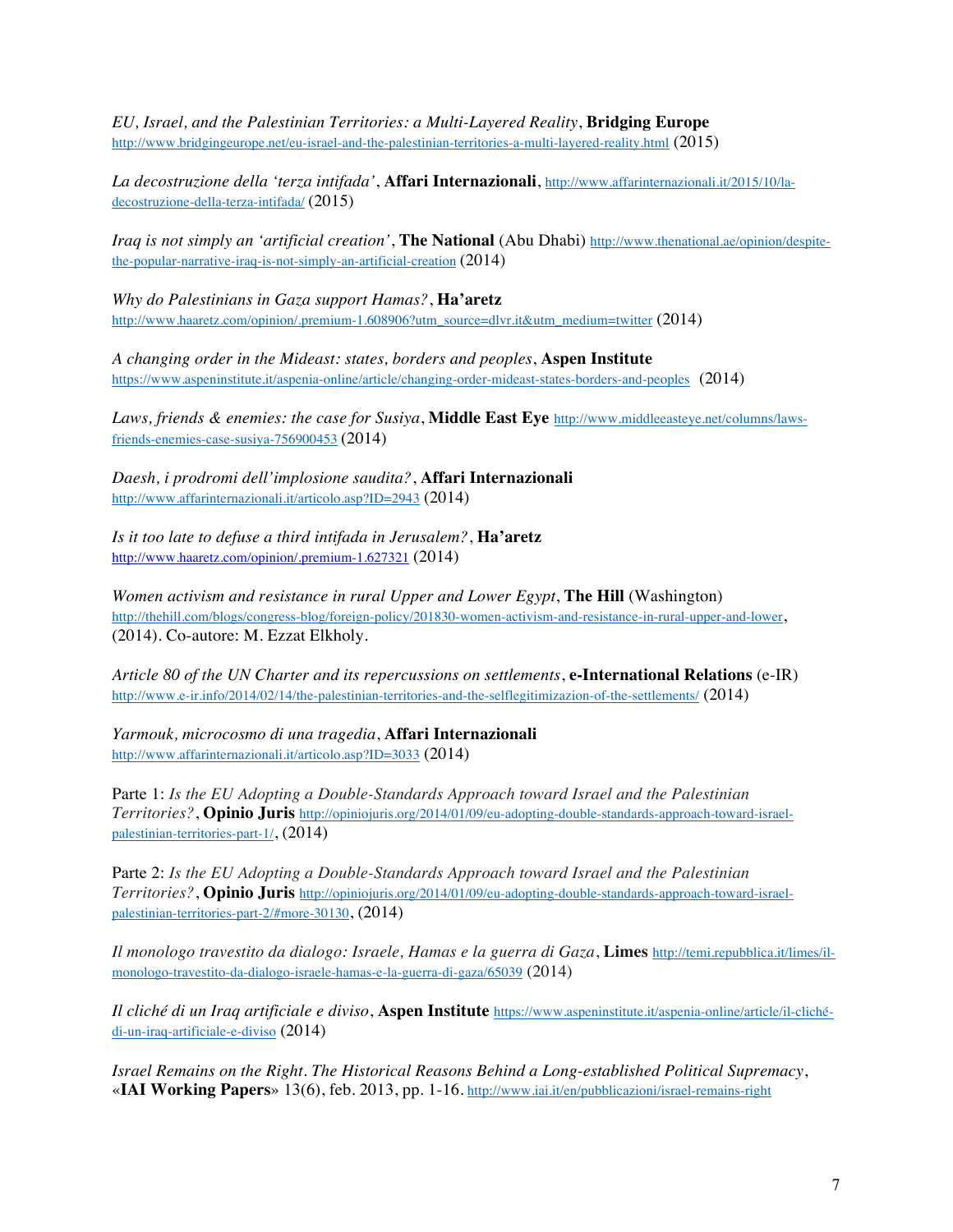*The roots and context of the Syrian disaster: sharing responsibilities*, **Aspen Institute** https://www.aspeninstitute.it/aspenia-online/article/roots-and-context-syrian-disaster-sharing-responsibilities (2013)

*The Myth of One-State Alternative To the Two-State Solution*, **Al-Monitor** http://www.al-monitor.com/pulse/tr/contents/articles/opinion/2013/06/rami-hamdallah-two-state-solution.html (2013)

*"Palestinians": The Ongoing Attempt to Simply "the Others"*, **Middle East Policy Council** http://www.mepc.org/articles-commentary/commentary/palestinians-ongoing-attempt-simplify-others (2013)

*Irredentism and the Israeli-Palestinian conflict*, **Middle East Eye** http://www.middleeasteye.net/columns/irredentism-and-israeli-palestinian-conflict (2014)

*L'Unione europea e lo 'Stato di Palestina'*, **Affari Internazionali** http://www.affarinternazionali.it/articolo.asp?ID=2900 (2014)

*Stalemate in the Middle East Peace Process: in search of a way out*, **Aspen Institute** https://www.aspeninstitute.it/aspenia-online/article/stalemate-middle-east-peace-process-search-way-out (2014)

*The "less colonial" border of the Eastern Mediterranean region*, **The National** (Abu Dhabi) http://www.thenational.ae/thenationalconversation/comment/history-shines-light-on-the-true-borders-of-palestine#full (2014).

*Women's role in Egypt and a changing society*, **Aspen Institute** https://www.aspeninstitute.it/aspeniaonline/article/women's-role-egypt-and-changing-society (2014)

*Reversing the "autonomy on steroids" solution*, **openDemocracy** https://www.opendemocracy.net/arabawakening/lorenzo-kamel/'two-states'-or-'one-state'-with-full-citizenship-for-palestinians-misl (2014)

*Gush Etzion: Between Past and Present*, **The National** (Abu Dhabi) http://www.thenational.ae/opinion/the-factand-the-fiction-of-israels-settlement-building (2014)

*Between Past and Present: Israel's Internal Debates*, **Aspen Institute** https://www.aspeninstitute.it/aspeniaonline/article/between-past-and-present-israel's-internal-debates (2014)

*Egypt: When beards become "warning lights"*, **IDN-InDephtNews** http://www.indepthnews.info/index.php/global-issues/1695-egypt-when-beards-become-warning-lights (2013)

*On the "legitimacy" of the colonization of the Palestinian territories*, **openDemocracy** http://www.opendemocracy.net/lorenzo-kamel/on-"legitimacy"-of-colonization-of-palestinian-territories (2013)

*Israel Concept of "State land" Needs Another Look*, **Al-Monitor** http://www.al-monitor.com/pulse/originals/2013/05/settlements-land-ownership-palestine-israel.html (2013)

*The EU and the labeling settlements products question: setting the record straight*, **Your Middle East** http://www.yourmiddleeast.com/opinion/lorenzo-kamel-setting-the-record-straight-on-eu-and-settlement-products\_16307 (2013)

*Who ever heard of the occupation of Ramle or Akko?*, **Pravda** http://english.pravda.ru/opinion/columnists/12-08-2013/125349-palestine\_israel-0/ (2013)

*Are the Palestinians a modern invention?*, **Your Middle East** http://www.yourmiddleeast.com/opinion/are-the-palestinians-a-modern-invention\_19361 (2013)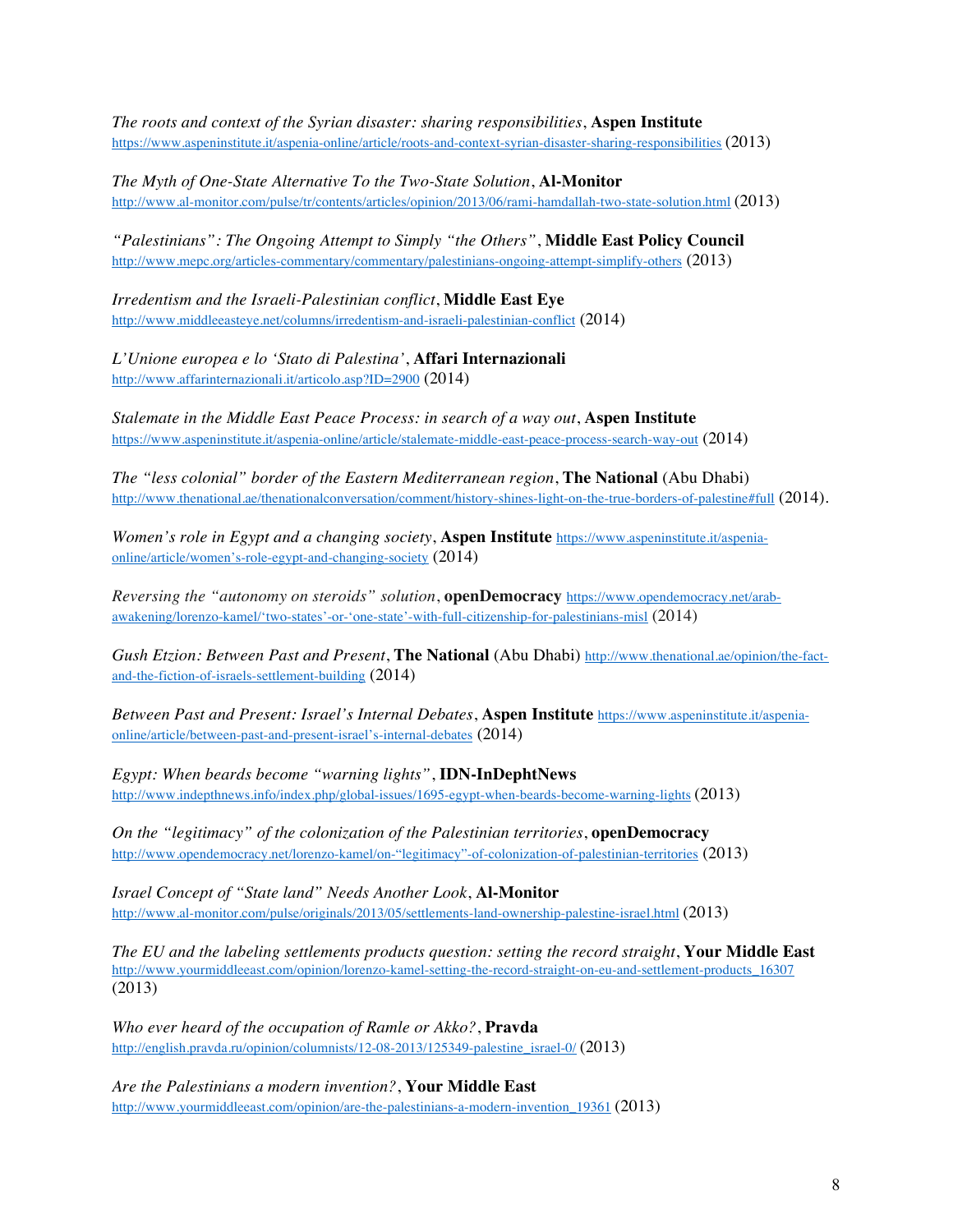I*sraeli elections: the illusion of a tie between right and center-left*, **Aspen Institute** http://www.aspeninstitute.it/aspenia-online/article/israeli-elections-illusion-tie-between-right-and-center-left (2013)

*Netanyahu's misleading response to the EU's new policy on Israeli settlements*, **EurActiv** http://www.euractiv.com/global-europe/netanyahu-misleading-response-eu-analysis-529428 (2013)

*Beyond the Egyptian paradox. A conversation with Roger Owen*, **Aspen Institute** https://www.aspeninstitute.it/aspenia-online/article/beyond-egyptian-paradox-conversation-roger-owen (2013)

*Overcoming the 'formative territory' logic*, **+972mag** http://972mag.com/israels-historic-land-claims-delegitimizeits-existence/82029/ (2013)

*Acre and the tragedy of solipsism*, **openDemocracy** http://www.opendemocracy.net/arab-awakening/lorenzokamel/acre-and-tragedy-of-solipsism (2013)

*La prudenza turca verso la Siria, dietro le apparenze*, **Aspen Institute** http://www.aspeninstitute.it/aspenia-online/article/la-prudenza-turca-verso-la-siria-dietro-le-apparenze (2012)

*Abu Mazen torna all'ONU. Il punto di vista dei palestinesi*, **Limes** http://temi.repubblica.it/limes/alla-palestinaserve-uno-stato-per-cominciare-a-costruirne-uno/39715 (2012)

*La tomba della rivoluzione egiziana?*, **Aspen Institute** http://www.aspeninstitute.it/aspenia-online/article/la-tomba-della-rivoluzione-egiziana (2012)

*The US and the Iranian issue: the great balancing act*, **Aspen Institute** http://www.aspeninstitute.it/aspeniaonline/article/us-and-iranian-issue-great-balancing-act (2012)

*La chimera di uno stato per due popoli*, **Affari Internazionali** http://www.affarinternazionali.it/articolo.asp?ID=2308 (2013)

*Obama in Israele e Palestina. Il futuro che sa di passato*, **Aspen Institute** https://www.aspeninstitute.it/aspenia-online/article/obama-israele-e-palestina-il-futuro-che-sa-di-passato (2013)

*The Israeli political spectrum: polarization and foreign policy continuity*, **Aspen Institute** http://www.aspeninstitute.it/aspenia-online/article/israeli-political-spectrum-polarization-and-foreign-policy-continuity (2013)

*Voci da piazza Tahrir*, **Il Mulino** http://www.rivistailmulino.it/news/newsitem/index/Item/News:NEWS\_ITEM:1915 (2012)

*To be a peace broker, U.S. must reassess its position on settlements*, **+972mag** http://972mag.com/to-be-a-peace-broker-u-s-must-reasses-position-on-settlements/62926/ (2012)

*L'incerto destino di Gaza*, **Affari Internazionali** http://www.affarinternazionali.it/articolo.asp?ID=2203 (2012)

*Israel and the US facing the Iranian challenge*, **Aspen Institute** http://www.aspeninstitute.it/aspenia-online/article/israel-and-us-facing-iranian-challenge (2012)

*Il "modello turco" tra realtà e gravi limiti*, **Aspen Institute** http://www.aspeninstitute.it/aspenia-online/article/il-"modello-turco"-tra-realtà-e-gravi-limiti (2012)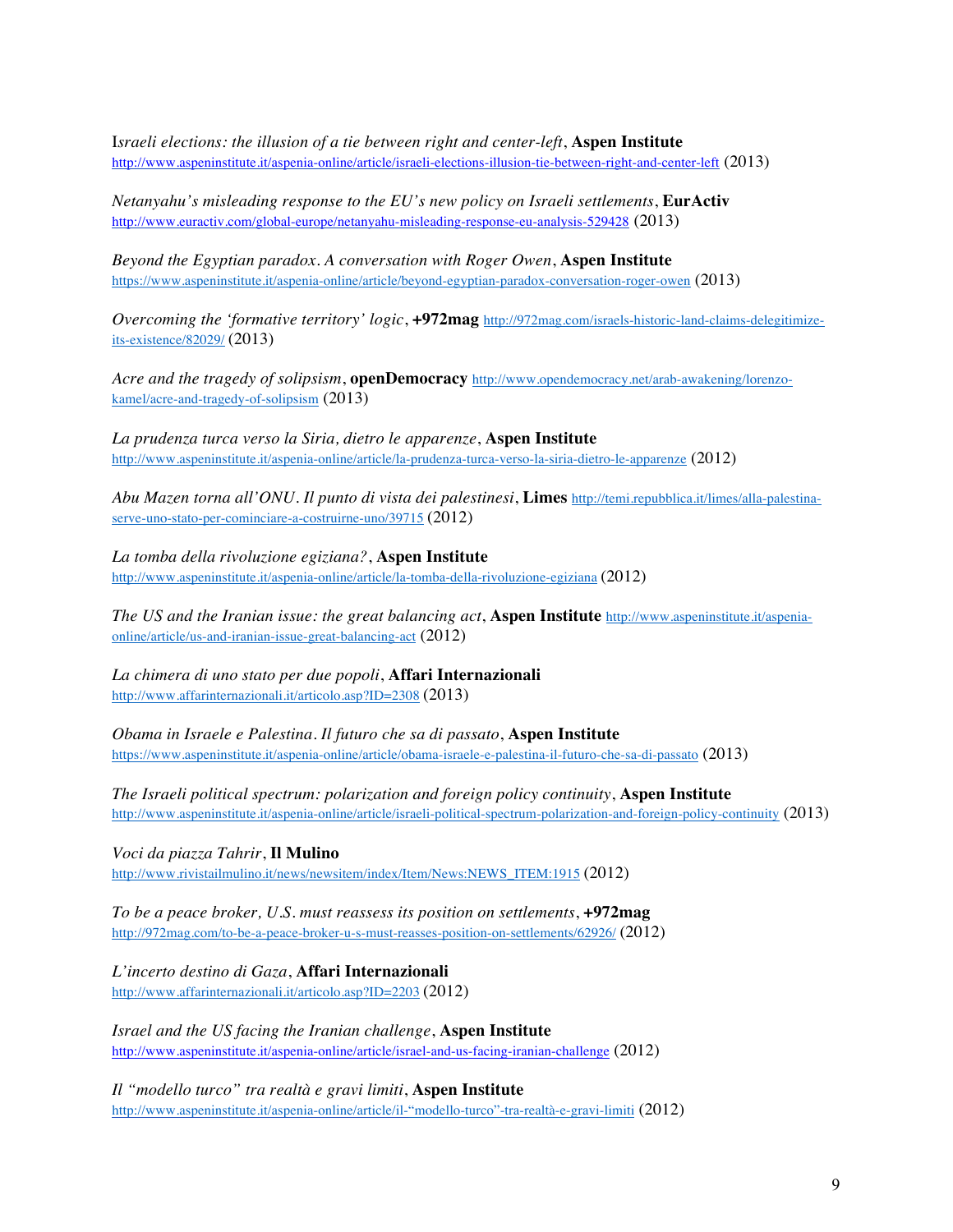*Colonizing the West Bank in the name of security and religion*, **+972mag** http://972mag.com/colonizing-west-bank-in-the-name-of-security-and-religion/27965/ (2011)

*Abbas's gamble and the role of the international community*, **Aspen Institute** http://www.aspeninstitute.it/aspenia-online/article/abbas's-gamble-and-role-international-community (2011)

*The cold war between Turkey and Israel*, **Aspen Institute** http://www.aspeninstitute.it/aspenia-online/article/cold-war-between-turkey-and-israel (2011)

*Palestinian statehood and the UN nexus*, **Aspen Institute** http://www.aspeninstitute.it/aspenia-online/article/palestinian-statehood-and-un-nexus (2011)

*The Egyptian revolution from Israel's perspective*, **Aspen Institute** http://www.aspeninstitute.it/aspeniaonline/article/egyptian-revolution-israel%E2%80%99s-perspective (2011)

*The Arab Spring in Syria: a key challenge for Israel*, **Aspen Institute** http://www.aspeninstitute.it/aspeniaonline/article/arab-spring-syria-key-challenge-israel (2011)

*The hopes for an Arab Spring in Palestine*, **Aspen Institute** http://www.aspeninstitute.it/aspeniaonline/article/hopes-arab-spring-palestine (2011) *The Iranian (and Turkish) model in Israeli eyes*, **Aspen Institute** http://www.aspeninstitute.it/aspeniaonline/article/iranian-and-turkish-model-israeli-eyes (2011)

*Scompare l'Anp dai nuovi sussidiari per le scuole arabe*, **Europa** (quotidiano) http://www.europaquotidiano.it/gw/producer/dettaglio.aspx?id\_doc=130351 (2011)

*Setting the stage*, **The Jerusalem Post** http://www.jpost.com/Arts-and-Culture/Entertainment/Setting-the-stage (2011)

INTERVISTE (SELEZIONE TRA LE PIÙ RECENTI)

**Rai 1 / Unomattina** (in diretta: dal minuto 1:20) – Sulla crisi in Libia: https://www.raiplay.it/video/2018/08/Unomattina-Estate-b78bd0e6-9eb7-4e71-aec6-27e0728d2059.html (2018)

**TRT World** – Sul triangolo Africa-Europa-Migrazioni: https://www.trtworld.com/europe/if-europe-wants-todevelop-africa-it-should-end-exploitation-first-22398 (2018)

**Rai 1 / Unomattina** (in diretta: dal minuto 20:00) – Sullo spostamento dell'ambasciata statunitense a Gerusalemme: https://www.raiplay.it/video/2018/05/Unomattina-0277dc10-bc57-4022-9758-d0e81cdc4bd0.html (2018)

**Rai 1 / Unomattina** (in diretta: dal minuto 23:00) – Sulle elezioni in Egitto: http://www.raiplay.it/video/2018/03/Unomattina-0a5e0f80-3a7a-4316-9af8-5416a500cf92.html?platform=hootsuite (2018)

**Mediaset TgCom24** (in diretta) – Su Turchia/Rojava: https://www.youtube.com/watch?v=ht\_WokOyzqw (2018)

**Equal Times** – Sui movimenti migratori dall'Africa: https://www.equaltimes.org/they-survived-hell-now-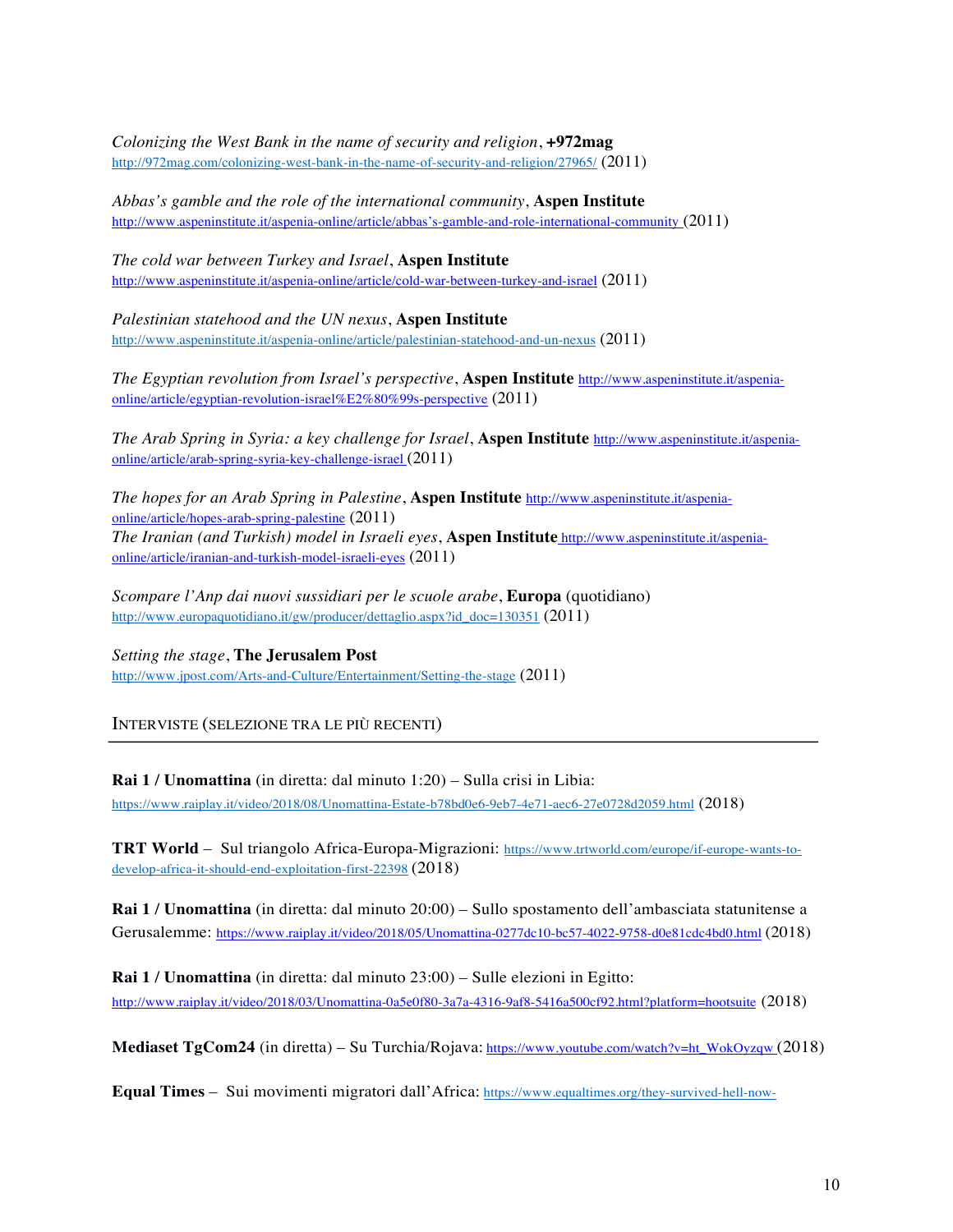reluctant#.W6ANCJMzYdU (2018)

Le Diplomate Tunisien – Sulle questioni migratorie: https://www.lediplomate.tn/leurope-developper-lafrique-elledevra-dabord-mettre-fin-lexploitation/ (2018)

**La Stampa** (disponibile anche in versione audio) – Sulle radici storiche della frattura Arabia Saudita/Iran e le ricadute su Golfo, Maghreb e Med orientale: https://www.audible.it/pd/News-e- Approfondimenti/La-partita-Riad-Teheran-Guerra-Pace-21- Audiolibri/B07DPLBJJM?action\_code=SNGGBWS072717001P&ipRedirectOverride=true (2018)

**Mediaset TgCom24** (in diretta) – Sulla questione curda: https://www.youtube.com/watch?v=QBmeR-mtqhc (2018)

**La Repubblica** – Sulla situazione nella Striscia di Gaza: https://rep.repubblica.it/pwa/generale/2018/04/06/news/chi\_comanda\_hamas\_sempre\_piu\_sola\_contro\_israele-193192308/ (2018)

**Mediaset TgCom24** (in diretta) – Sulle rivolte in Iran viste da una prospettiva storica: https://www.youtube.com/watch?v=vmjKlpp1OKc&app=desktop (2018)

**The Post Internationale (TPI)** – Su questioni strutturali legate ai flussi migratori: https://www.tpi.it/2018/02/21/fermare-immigrazione-abuso-risorse-africa/ (2018)

**RaiNews24** (in diretta) – Sulla rivalità irano-saudita: https://www.youtube.com/watch?v=E2gWORTL6N4 (2017)

**Radio Rai 3** (in diretta) – Sulla storia di Gerusalemme (con Franco Cardini): http://www.radio.rai.it/podcast/A46569922.mp3 (2017)

**Mediaset TgCom24** (in diretta) – Sul retroterra storico della risoluzione dell'ONU riguardante Gerusalemme: https://www.youtube.com/watch?v=dCYbSozkIX4 (2018)

**Mediaset TgCom24** (in diretta) – Sulla crisi migratoria: https://www.youtube.com/watch?v=bH7PCaekAzE (2017)

**Al Arabiya** – Sull'ISIS: https://english.alarabiya.net/en/features/2017/07/12/The-Mafia-ISIS-connection-Partners-in- crimeor-perfect-strangers-.html (2017)

**Sputnik News Agency** – Sul Kurdistan iracheno: https://sputniknews.com/middleeast/201707151055576251- iraqrestoration-kurdistan/ (2017)

**Radio Monte Carlo** (in diretta) – Sulla crisi nel Qatar: http://www.radiomontecarlo.net/audio/claudiomicalizio/234950/lorenzo-kamel-docente-di-storia-del-medio-oriente-moderno-e-contemporaneo-a-friburgo-in-germania-eresponsabile-di-ricerca-istituto-affari-internazionali-a-roma-le-tensioni-tra-qatar-e-i-paesi-arabi.html (2017)

**Radio inBlu** (in diretta) – Su Kirkuk e le identità fluide del Medioriente: http://www.iai.it/sites/default/files/radioinblu\_kamel\_170926.mp3 (2017)

**Al-Fanar Media** – Sull'Arabia Saudita https://www.al-fanarmedia.org/2017/11/arrested-saudi-prince-majoracademic-donor/ (2017)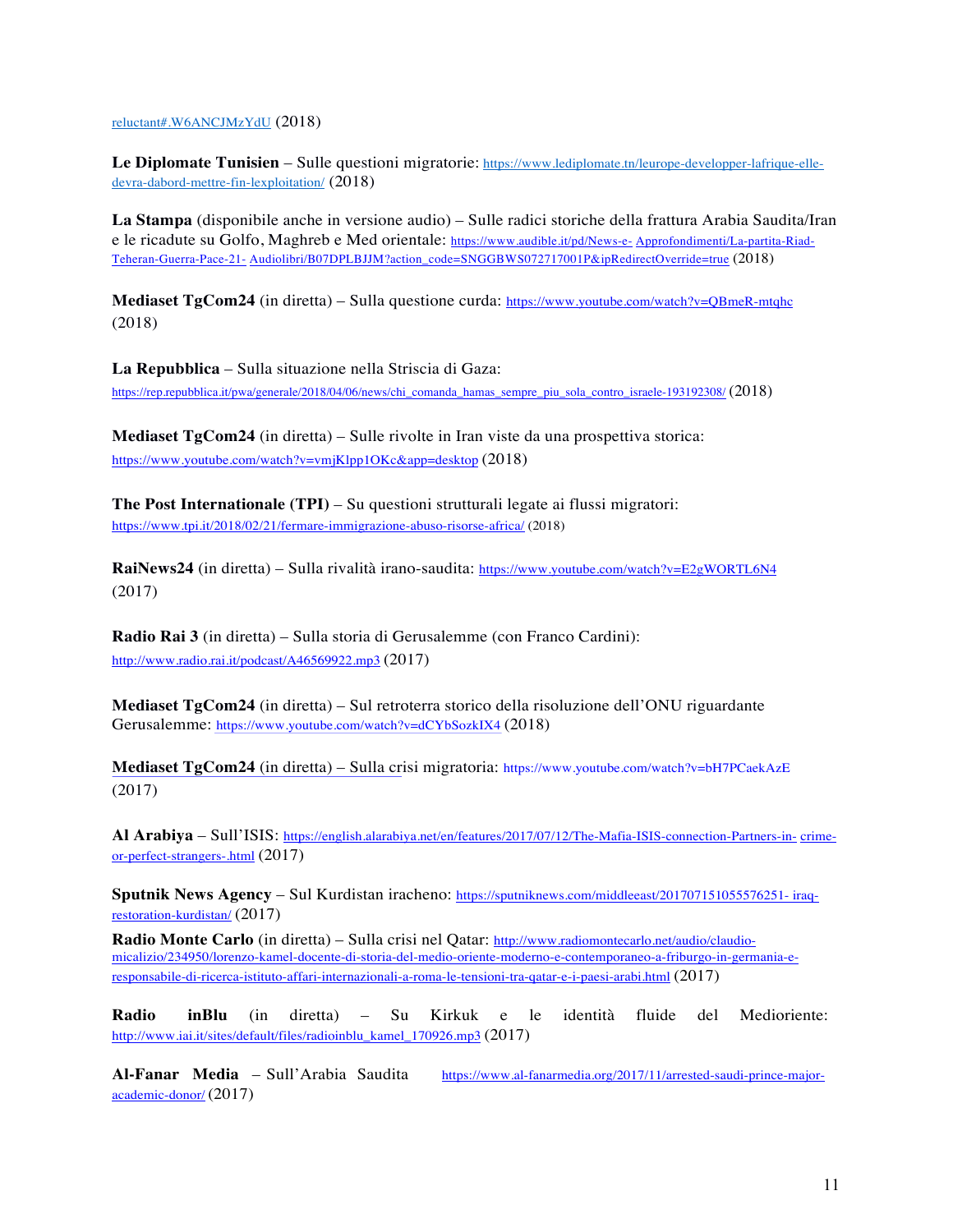**Sky** – Reteconomy (in diretta) – Su Gerusalemme città contesa: http://www.reteconomy.it/programmi/bookmark/2017/dicembre/7-dicembre-2017/gerusalemme-citta-contesa.aspx (2017)

**ANSA** – Rivoluzione iraniana del 1979: http://www.ansamed.info/ansamed/it/notizie/rubriche/analysis/2017/06/06/qatarriad-primo-sponsor-terrorismolo-disse-giah.clinton\_6218f1d4-abb2-46d4-962c-e74bb916a9c2.html?idPhoto=1 (2017)

**RT (Russia Today)** – Comparazione politiche di Obama e Trump in Medioriente: https://www.rt.com/uk/368177-trump-clinton-israel-palestine/ (2016)

**Radio Rai 1** (in diretta) – Sulle elezioni in Israele: https://www.spreaker.com/user/radiorai/voci-del-mattino-del- 27- 05-2016-israele (2016)

## RECENSIONI (SELEZIONE DI DIECI)

Recensione di sette libri pubblicati in occasione del centenario della Prima Guerra Mondiale, in «**The International Spectator**» 52(1), Mar. 2017, pp. 139-144.

Gribetz, Jonathan Mark, "Defining Neighbors", 2014: in «**The European Legacy: Toward New Paradigms**», 22(2), Gen. 2017, pp. 233-235.

Catlos, Brian A., "Infidel kings and unholy warriors: faith, power, and violence in the age of crusade and jihad", 2014: in «**The International Spectator**» 51(3), Ott. 2016, pp. 149-150.

Guazzone, Laura (a cura di), "Storia ed evoluzione dell'islamismo arabo", 2015: in «**Il Mestiere di Storico**», 15(1), Lug. 2016, p. 145.

Russell, Gerard, "Heirs to Forgotten Kingdoms: Journeys into the Disappearing Religions of the Middle East", 2014: in «**The International Spectator**» 51(1), Apr. 2016, pp. 145-6.

Omer, Atalia, "When Peace is not Enough", 2013: in «**Peace and Change**», 40(4), Ott. 2015, pp. 561- 3.

Di Fiore, Laura, "L'Islam e l'Impero. Il Medio Oriente di Toynbee all'indomani della Grande Guerra", 2015: in «**Storicamente**» 11, Nov. 2015, pp. 1-3.

Rahat, Gideon, Reuven Y. Hazan, e Richard S. Katz, "Democracy and Political Parties: On the Uneasy Relationships between Participation, Competition and Representation", 2008: in «**Eurostudium**» 20(3), 2011, pp. 216-7.

Miodownik, Dan, Ravi Bhavnani and Jin- Choi Hyun, "Three Two Tango: Control and Violence in Israel, the West Bank, and Gaza", 2011; in «**Eurostudium**» 18(1), 2011, 280-1.

Peled, Alon, "Traversing Digital Babel", 2011; in «**Eurostudium**» 18(1), 2011, pp. 282-3.

Sharkansky, Ira, "The Promised Land of the Chosen People is not all that Distinctive: On the Value of